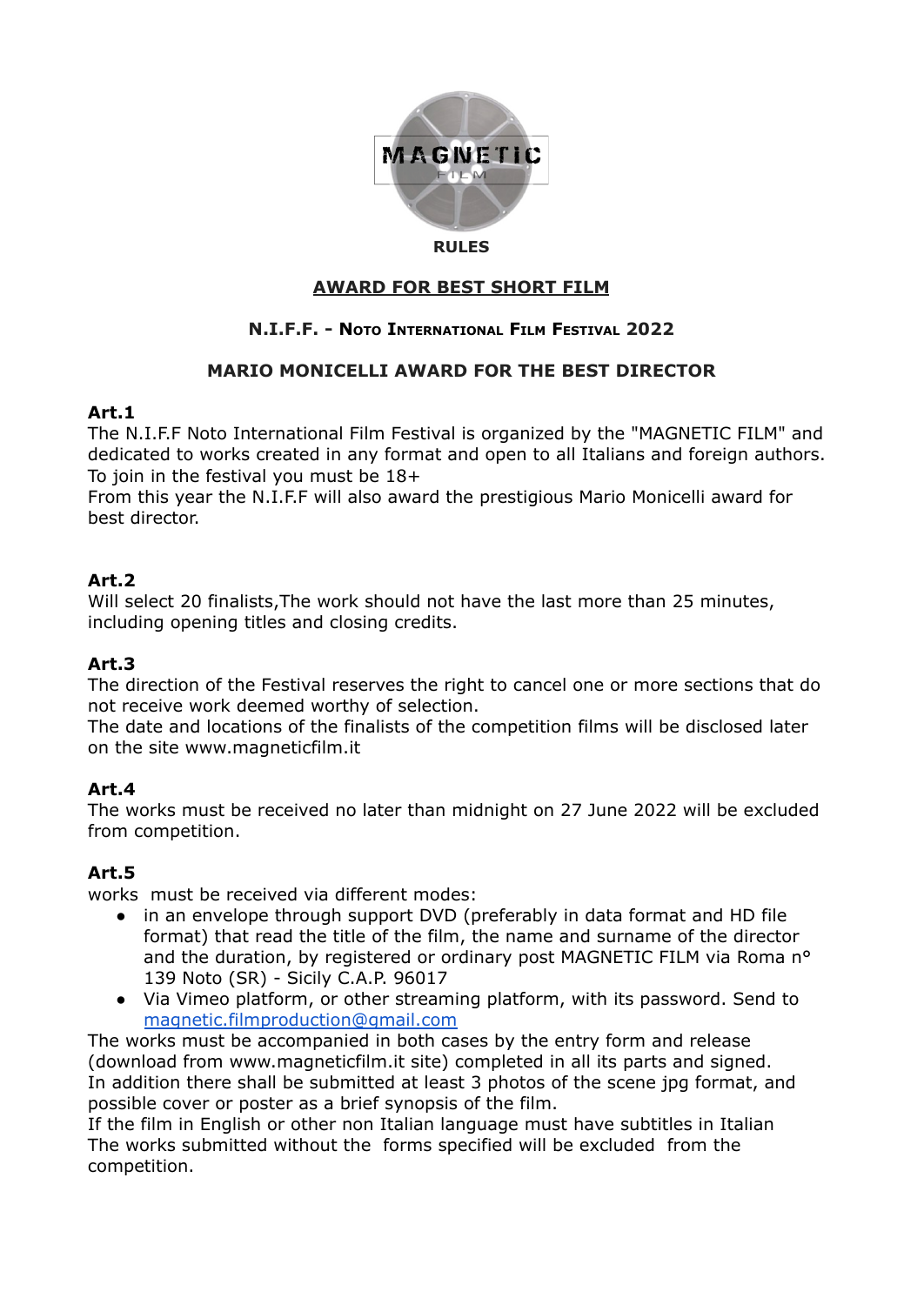## **Art.6**

The participation fee for each individual work and 15,00 euro to be paid by bank transfer in Magnetic Film via Roma n ° 139 c.a.p.96017 Noto (sr) IBAN account number or to IBAN IT03D0306967684510749162754 paypal at magnetic.filmproduction@gmail.com inserting the reason: film competition N.I.F.F 2022, title of the work in competition.

After the payment you send a copy of transfer via e-mail magnetic.filmproduction@gmail.com

## **Art.7**

The works will not be returned and will remain at the disposal of the secretariat of the festival which will take autonomous faculty while friendly communication with the author, to disclose by any means, in partial or total form, exclusively for cultural and / or promotional purposes without profit, for this reason, it will set up a general store of the authors' works.

## **Art.8**

The organization is not liable for damage, loss or theft that works could receive both during and after delivery.

## **Art.9**

The event will take place in Noto (SR) - Sicily, at Noto summer theater location projection finalist works

The awards will take place during the evening. Prizes will be delivered directly to the winners or their delegates. The absence of those concerned or any delegate implies the attribution of premio.Qualora the winner is not present or send delegation, the prize will not be awarded. At any time after six months the prize will be deemed no longer assignable

## **Art.10**

The jury appointed by the organizers of MAGNETIC FILM PRODUCTION will be made up of experts in the field of cinematography, music, and journalism, chaired by film critic Steve Della Casa, viewed on the site www.magneticfilm.it

The judges' decision is final

The jury reserves the right not to award one or more prizes if it considers inadequate works on the relationship of the quality of the festival.

## **LIST OF AWARDS**

- **● First prize for Best Film "N.I.F.F 2022" Noto International Film Festival**
- **● Mario Monicelli award for best director**

*The winner will receive a sculpture of fine workmanship*.

#### AWARDS

- Best Director: Mario Monicelli special award
- Best Screenplay prize with plaque
- Best Cinematography: with license award
- Best Editing: with license award
- Best Subject
- Best Original Soundtrack: with license award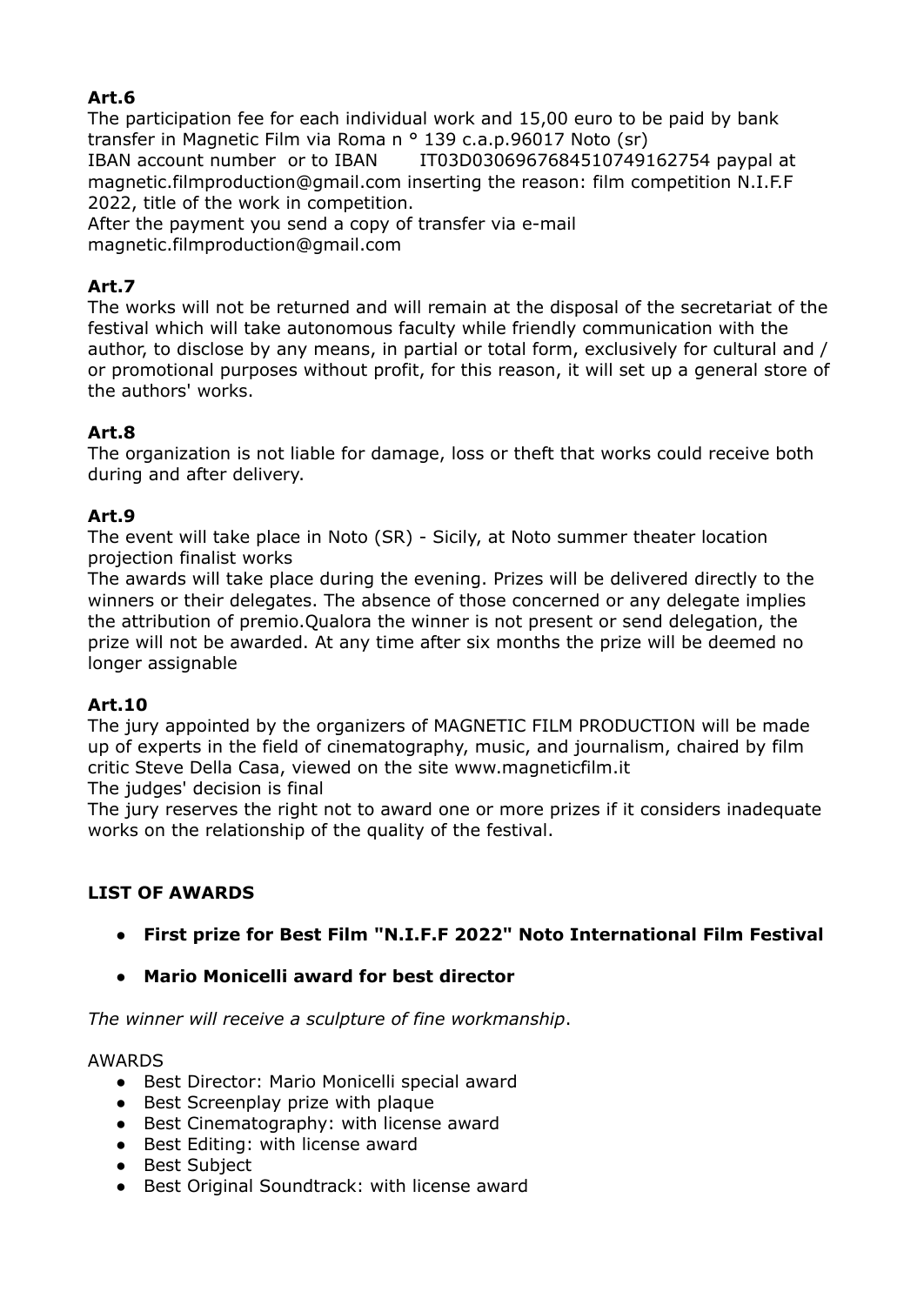- Best Actor: with license award
- Best Actress: with license award

May be assigned at the discretion of the jury special mentions, with their grounds also unquestionable: with plaque prize (attended by all categories)

#### **Art.11**

Participation in the competition implies acceptance of these rules. The direction of the Festival has the right to the final decision on all matters not expressly specified in this Regulation.

#### **Art.12**

According to the provisions of Law 196/03 on privacy, participation in the festival implies, from the author, the authorization to process, by electronic means or otherwise, of personal data and their use by the NIFF "Noto International Film Festival.

Place and date ....................................

**Signature** 

……………………………...........................................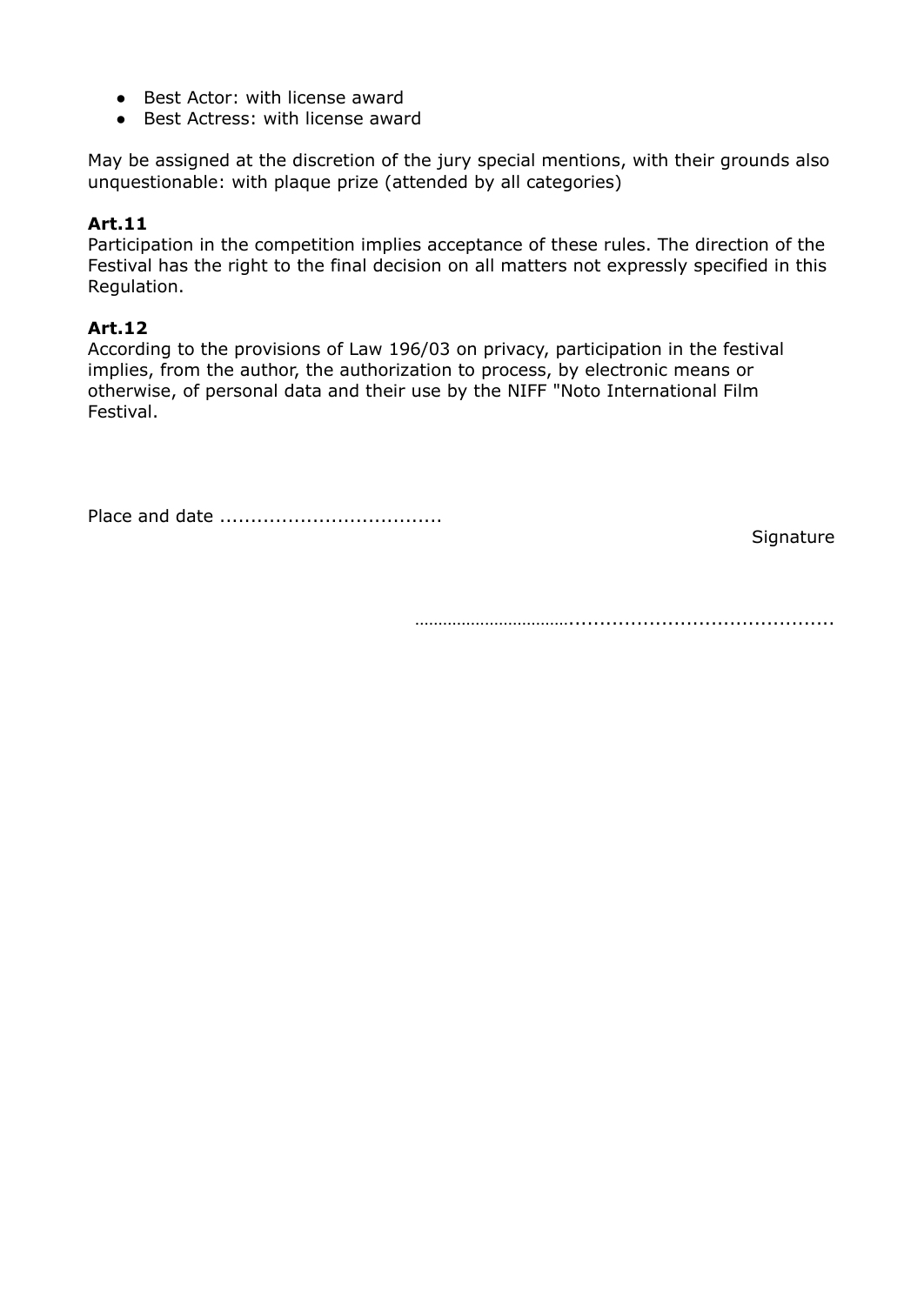# **REGISTRATION FORM THE BEST SHORT FILM AWARD N.I.F.F. 2022**<br>(Fill in the form in its entirety)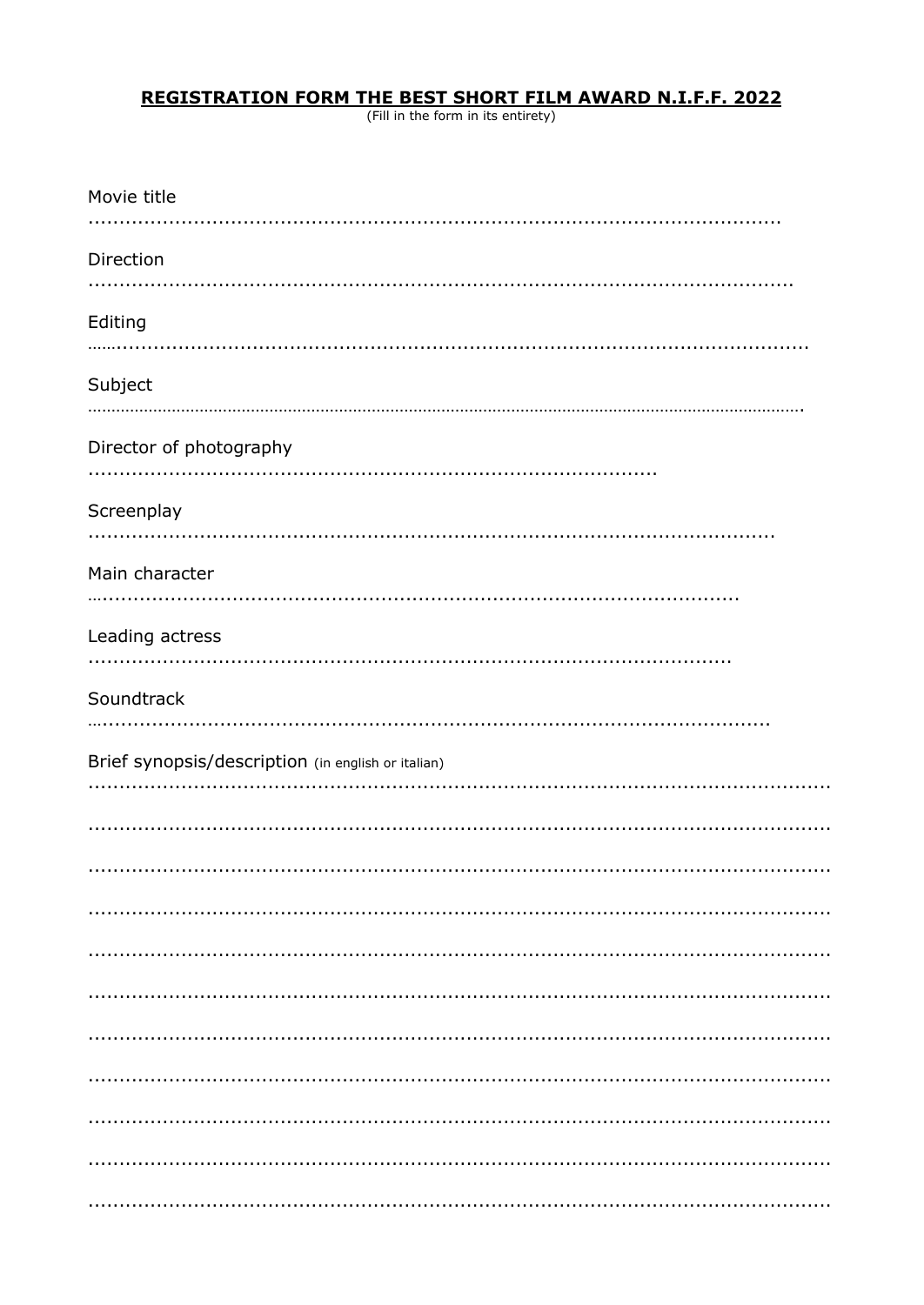| Country                                                                     |
|-----------------------------------------------------------------------------|
| Movie time                                                                  |
| Shooting format                                                             |
| Production year                                                             |
| Genre movie                                                                 |
| Movie production                                                            |
| Other festivals partecipated or any prizes won (italian or english written) |
|                                                                             |
|                                                                             |
|                                                                             |
|                                                                             |
|                                                                             |
|                                                                             |
|                                                                             |
| Mobile (country code if out of italy)                                       |
| E-mail (readable)                                                           |
| Declaration of acceptance of N.I.F.F. RULE:                                 |
|                                                                             |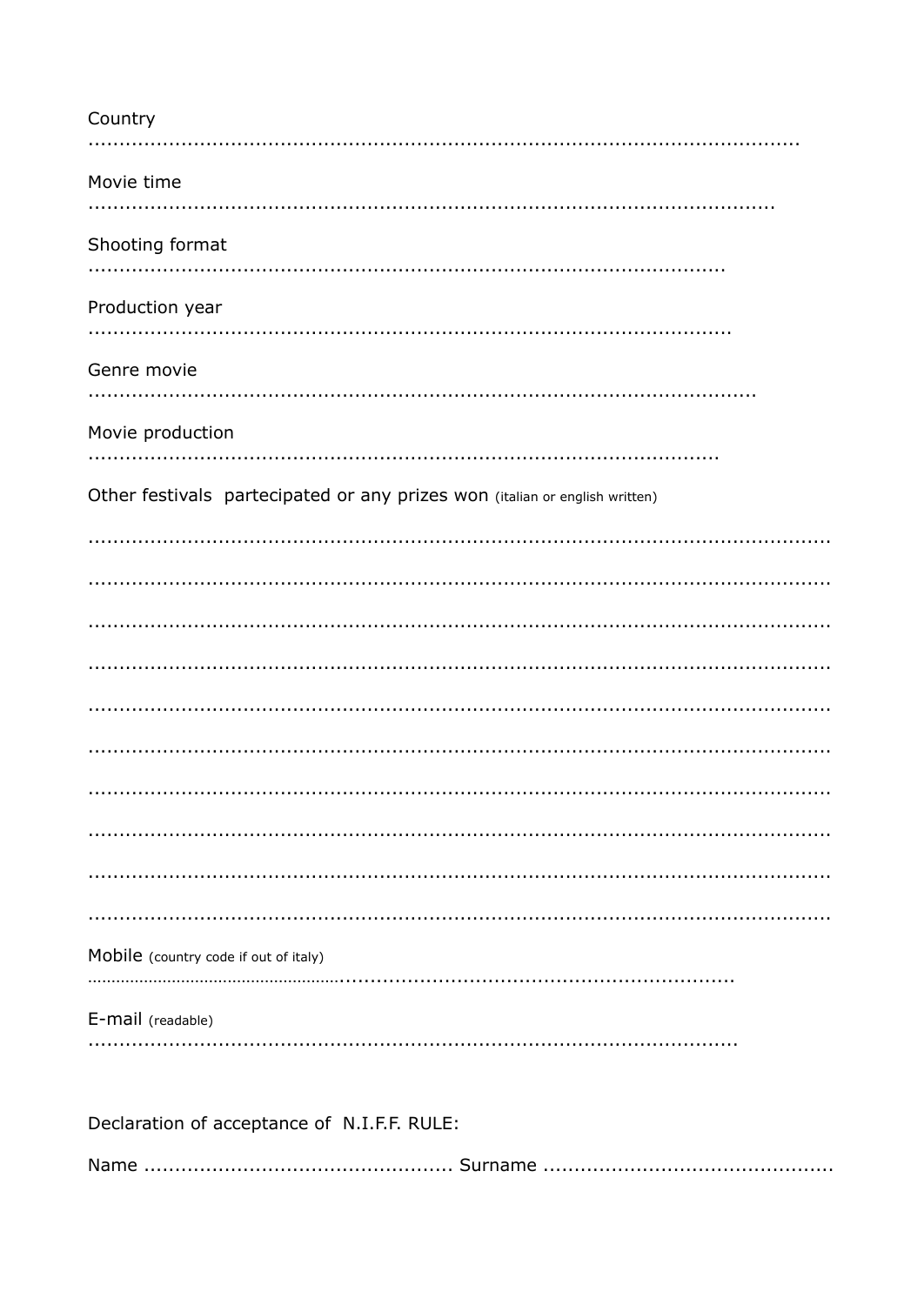Postal code .......................

Declares to know and accept the rules of N.I.F.F. in all its parts.

Signature